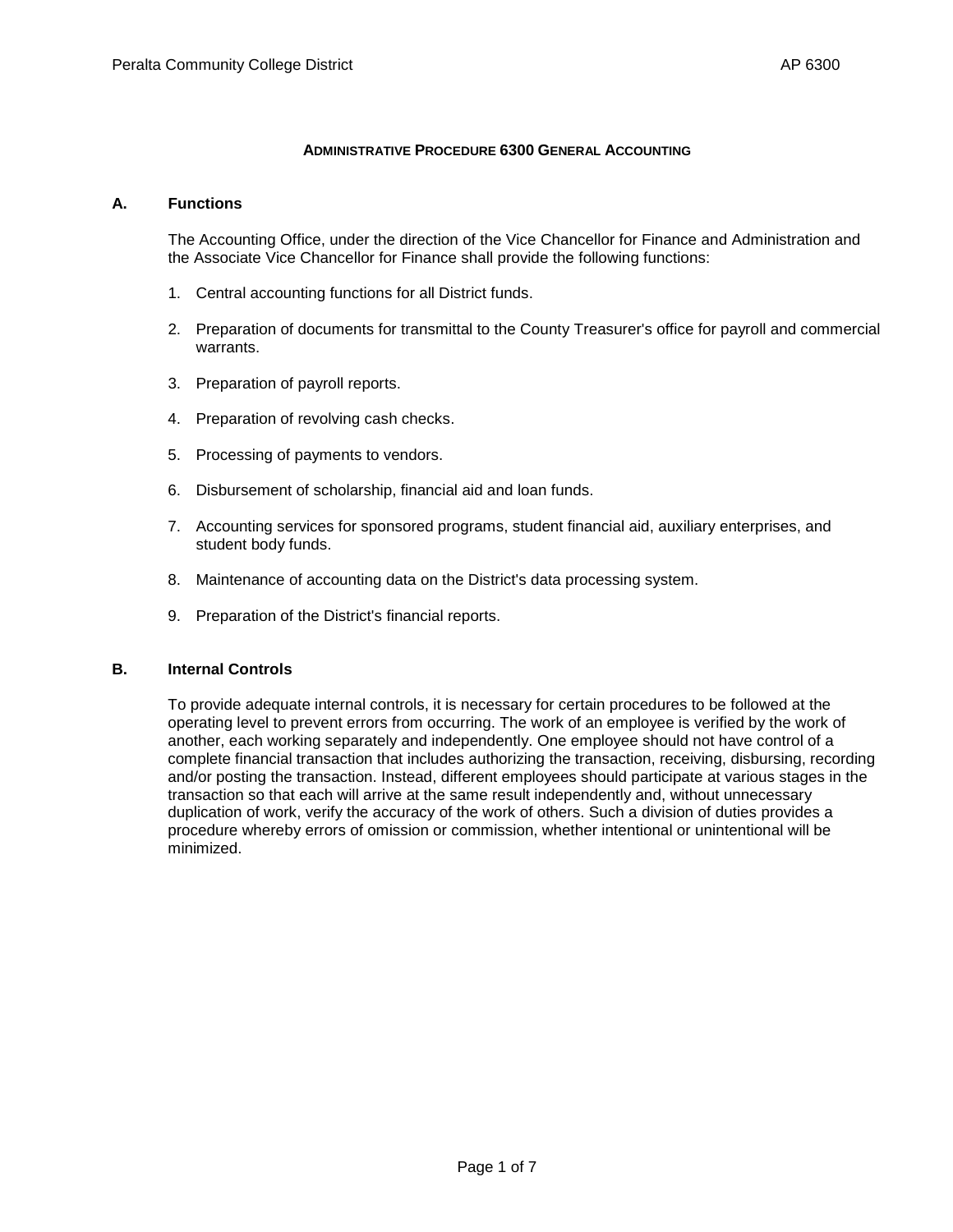- 1. Types of Accounts Receivable:
	- a. Receivables from students
	- b. Sponsored third party receivables
	- c. Receivables from other district funds
	- d. Employee receivables

### 2. Controls:

- a. Access to accounts receivable ledger is controlled by a security access.
- b. Each entry to the accounts receivable ledger file is supported by documentary evidence.
- c. All invoices are pre-numbered and all numbers are accounted for.
- d. Subsidiary ledgers are balanced monthly.
- e. Postings are made by someone other than those having access to incoming receipts.
- f. Statements are mailed in a timely manner by someone other than the bookkeeper or cashier.
- g. All non-cash credits such as credit memos, allowances, or bad debts are properly authorized.
- h. Holds are placed on student records for students who have a financial obligation to the District.
- i. A PCCD invoice will be prepared for all transactions where an obligation to the District is incurred.
- j. A copy of the invoice is kept on file in the Accounting Office in the outstanding invoices file until the remittance is received.
- k. All accounts receivable remittances will be sent to the Campus Business Office on campus or to the Accounting Office in the District Office.
- l. The Accounting Office must be notified of any collection so that the invoice can be removed from the "outstanding" file.
- m. The collection of cash receivables should be handled as an ordinary cash transaction according to cash receipting procedures.
- 3. Student Loans:
	- a. All student loan transactions will be accounted for through subsidiary ledgers.
	- b. Billing functions should be separated from collection functions and general ledger postings.
	- c. Upon receipt of a duly authorized promissory note, a loan receivable record will be initiated by the Accounting Office/Financial Aid Section. The file of these records becomes the subsidiary ledger.
	- d. The record must contain the student's social security number, loan number, address, telephone number, loan amount, interest rate, payments received, and current balance due.
	- e. Upon receipt of payment, a cash receipt will be prepared. A copy of the payment will be sent to the Accounting Office/Financial Aid Section for posting to the subsidiary ledger.
	- f. The receipt will be posted to the general ledger by the Financial Aid Accountant. The subsidiary balance will be reconciled to the general ledger balance on a monthly basis.
	- g. The Student file and general ledger may be posted simultaneously, but a District receipt should be prepared as a secondary source document.
- 4. Grant and Sponsored Program Accounting:

In addition to the District procedures listed here, state and federal grants require special accounting procedures. General directions are provided in the board policy on Grants and Sponsored Programs. Recipients of grant awards must adhere to specific requirements of the grant that may vary from traditional procedures. Refer to the Peralta Community College District Manual for specific procedures.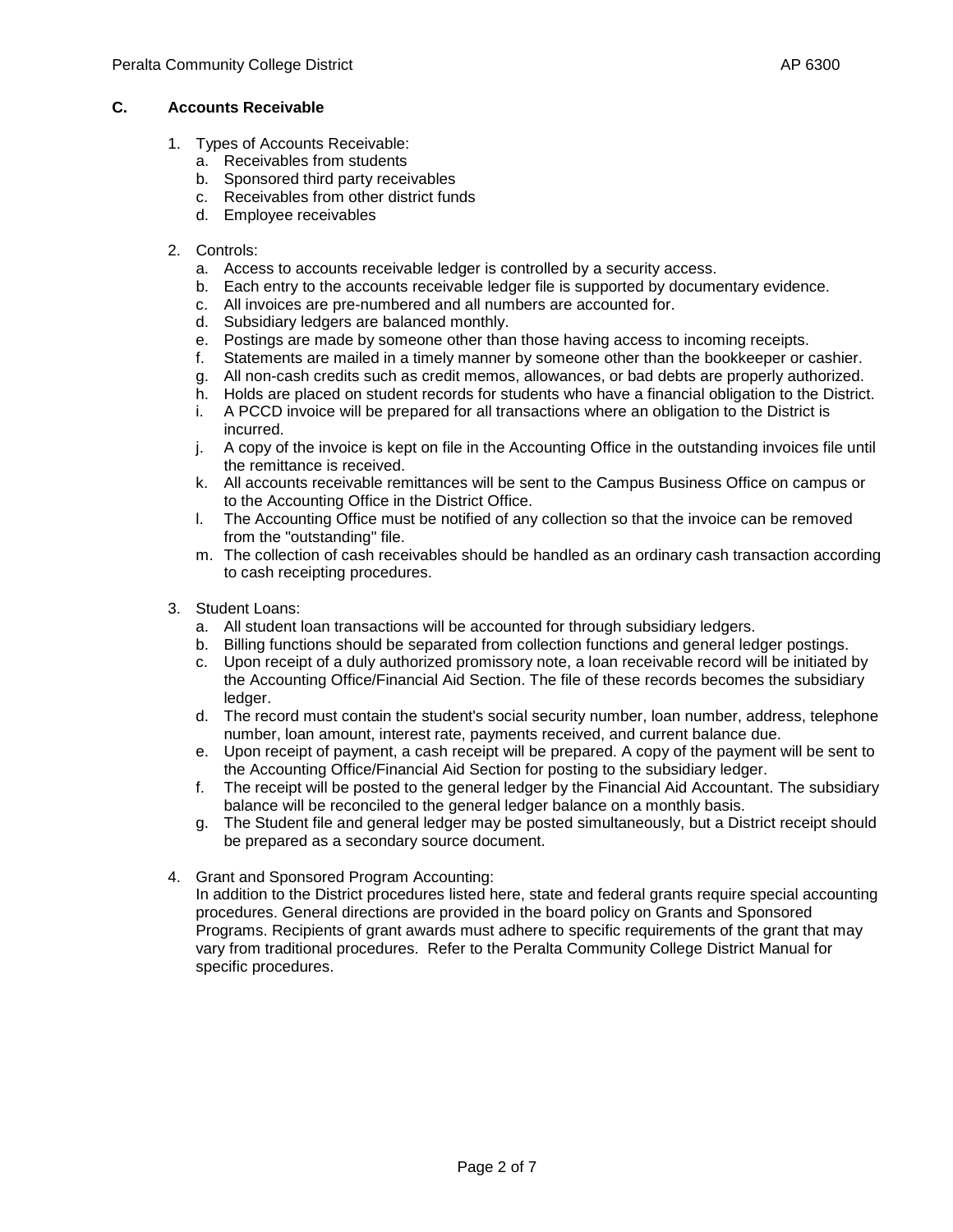- 1. Disbursement Procedures
	- a. Disbursements must be properly authorized and supported by adequate documentation.
	- b. All disbursements shall be made by check unless required by contractual terms.
	- c. All checks shall be pre-numbered.
	- d. All disbursements shall be substantiated by supporting documents including evidence of purchase, receipt, and approval.
	- e. All supporting documents shall be canceled in such a manner as to preclude their reuse.
	- Bulk check stock shall be adequately controlled and accounted for.
	- g. Daily use check stock shall be issued to the check-preparer on an adequate transfer/control document.
	- h. There shall be adequate separation of duties to reduce the risk of collusion and fraud.
	- i. The drawing of a warrant to "cash" or "bearer" is prohibited.
	- j. Electronic signature plates shall be secured and issued only to authorized individuals.
- 2. Documentation
	- Documentation shall include:
	- a. A purchase order authorizing the commitment of funds by an appropriate approving authority;
	- b. An original invoice:
	- c. An original receiving report with date and signature of an employee acknowledging receipt of goods or services.
- 3. Authorization

All checks must bear a Board authorized signature.

- 4. Controls
	- a. All invoices and/or supporting documents will be marked with the check number in ink to prevent their reuse.
	- b. Checks will be recorded in the check registers as of the date written and the register closed promptly at the end of each month.
	- c. Unused checks shall be adequately controlled through sign-out logs, listing where bulk stock is located and by warrant number.
	- d. Voided checks shall be mutilated or spoiled to prevent reuse.
	- e. Checks shall be signed only after comparing them with authorizations and supporting documents.
- 5. Records
	- a. All original invoices and supporting documents shall be stamped to prevent duplicate payments.
	- b. All voucher documents shall be attached to the documentation and filed in the vendor file in alphabetic order.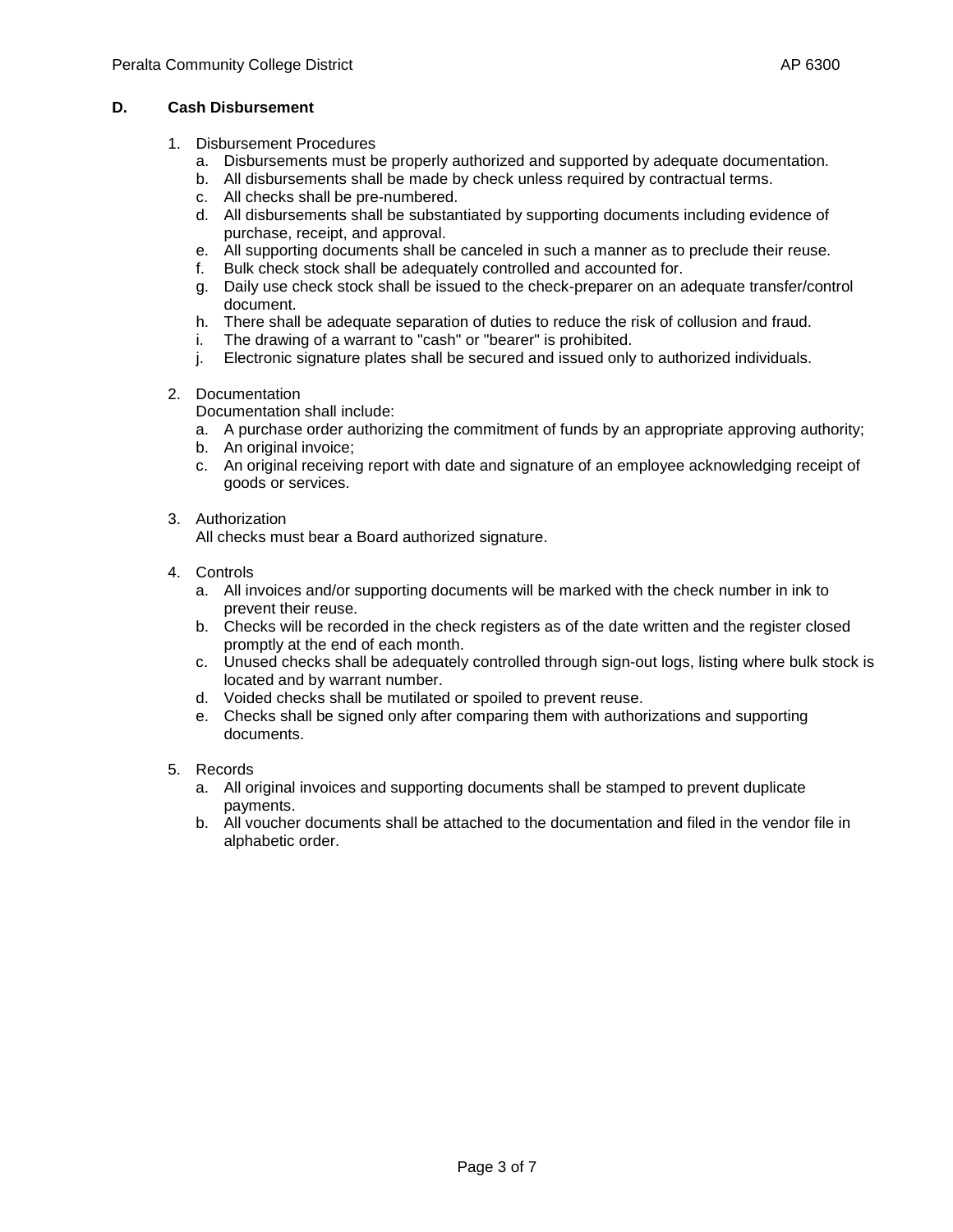# **E. Cash Receipts**

- 1. General Provisions
	- a. Persons who receive cash shall not have access to the general ledger. All cash received must be recorded by cash register receipt, pre-numbered cash receipt, or terminal receipt. These documents provide the accounting controls and are prepared by the employee first receiving checks or cash. An independent audit trail must be maintained for all cash receipts. The receipt must be given or mailed to the client.
	- b. All cash received must be adequately safeguarded and promptly deposited. All cash shall be deposited in the Campus Business Office within 24 hours of receipt.
	- c. All checks must be made or endorsed payable to the Peralta Community College District, College of Alameda, Berkley City College, Laney College, or Merritt College.
	- d. All checks shall be stamped "For Deposit Only" upon receipt with the appropriate endorsement stamp.
	- e. Payments received in the mail shall be logged and routed to a party who can write receipts and make deposits.
	- f. Cash registers/drawers/terminals shall be cleared daily even if no receipts are recorded. Tape totals, including those with zero receipts, shall be signed by the individual responsible for the cash drawer and submitted to the Campus Business Office.
	- g. Cash receipts shall be reconciled against cash register tapes, log-outs and/or handwritten receipts and signed by the individual responsible for the cash drawer.
	- h. Cash, checks, credit card slips and deposit slips from one register shall not be commingled with receipts from another register. Cash, checks, credit card slips and deposit slips from one receipting date shall not be commingled with receipts from another date.
- 2. Deposit of Cash Receipts
	- a. All cash receipts shall be received through the Central Cashier in the Campus Business Office except those received authorized by the Vice Chancellor for Finance and Administration to receive cash. Cash receipts received in locations other than the Campus Business Office shall be deposited intact in the Campus Business Office as prescribed above. When the deposit is made in the Campus Business Office, the deposit must be verified in the presence of the depositor or the depositor's supervisor.
	- b. Cash inadvertently received by offices not authorized to accept cash shall be routed to the Campus Business Office for deposit.
	- c. Deposits of money into any account other than an authorized Campus Business Office account are prohibited. Violation of this policy may result in disciplinary action.
- 3. Pre-numbered Receipts

Any area/department that receives cash and does not have a cash register shall use pre-numbered receipts provided by the Campus Business Office. Part one goes to the individual/group who makes the payment, part two goes to the Campus Business Office with the cash deposit, and part three stays with the office which accepts the cash.

- 4. Registration Fees
	- a. During periods of registration terminal receipts are required except in those instances where source identification is necessary and/or where the office receiving the fees does not have access to a computer terminal (off-campus, etc.).
	- b. The operator log-out report will be used as the primary source document. The operator's cash drawer should reconcile to the operator log-out report.
	- c. Receipts shall be conveyed to the Campus Business Office daily. The Campus Business Office shall prepare a deposit ticket for each day's deposit.
	- d. Admissions and Records receipting clerks shall reconcile the drawer(s) against the daily logouts, sign the log-outs verifying the reconciliation, and submit receipts and signed log-outs to the Director of Admissions and Records, Registrar or designee.
	- e. The Director of Admissions and Records, Registrar, or designee shall verify the receipts and log-outs, prepare and sign the reconciliation form attesting to its accuracy, and prepare the daily receipts for transmission to the Campus Business Office.
	- f. The Director of Admissions and Records, Registrar, or designee, with college police escort, shall transmit receipts daily to the Campus Business Office.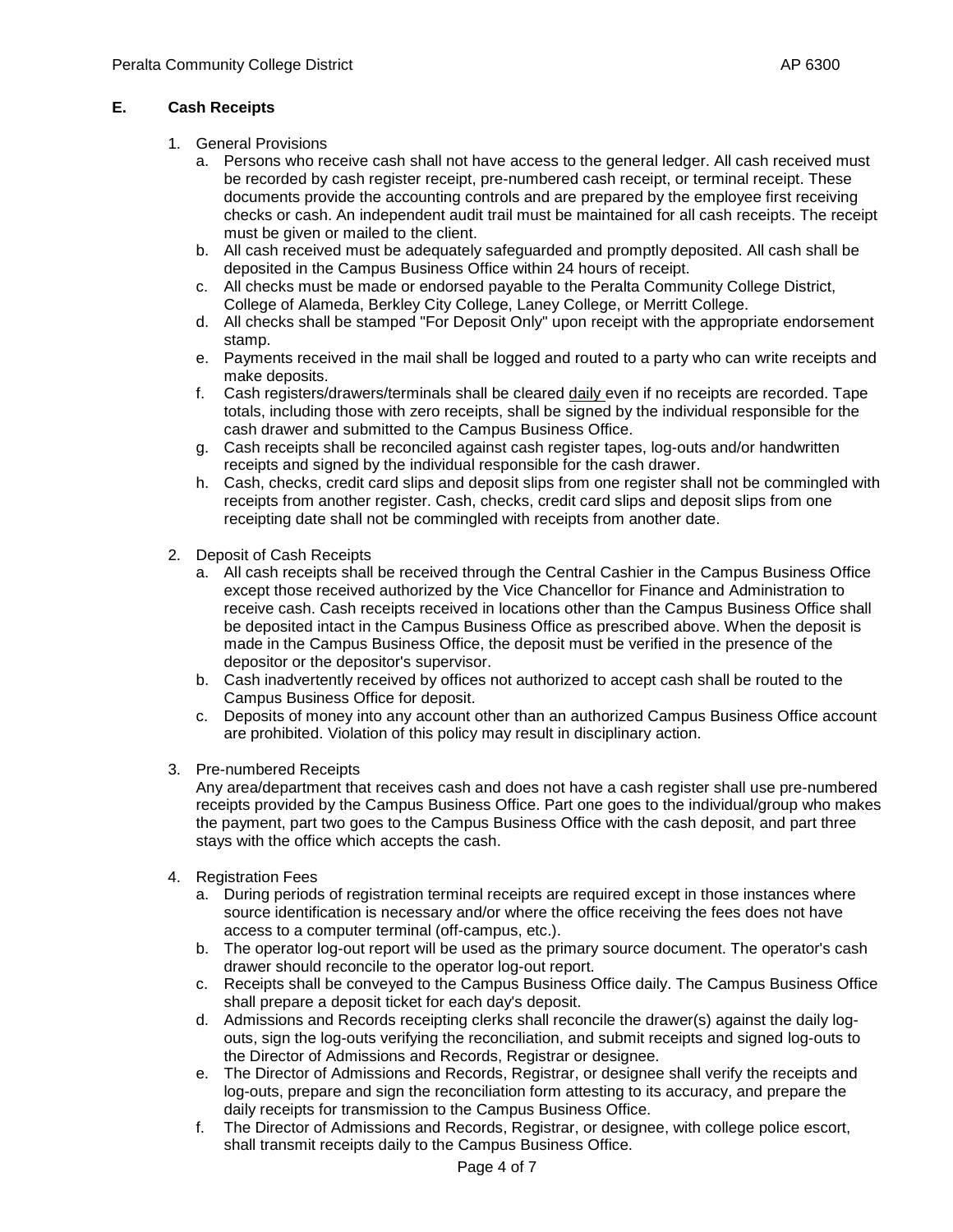- i. When hand-carries are impractical, the receipts are to be transported by the campus via locked bank bag to the Campus Business Office.
- ii. The locked bank bag should be placed in the locked trunk of the police vehicle for transport. Receipts, when transported in this manner, must have been verified by two independent sources prior to giving them to the college police for transport.
- iii. The college police should receive a dated receipt for the locked bank bag from the Campus Business Office.
- iv. The Campus Business Office shall verify the daily receipts, provide a receipt to the original source of receipts, and prepare a deposit slip by the close of the next business day following receipting. Any exception requires notification of the Vice Chancellor for Finance and Administration or the Associate Vice Chancellor for Finance.

# **F. Petty Cash**

1. Authorization

A petty cash fund may be approved by the Vice Chancellor for Finance and Administration to pay for small emergency purchases of supplies or services. The Vice Chancellor for Finance and Administration will review each request for the establishment of a petty cash fund and set the dollar amount of the fund if it is approved. Approval for expenditures from the fund must be granted by the appropriate Responsibility Center Manager or the fund custodian.

- 2. Establishment of a Petty Cash Fund A Responsibility Center Manager may request a petty cash fund. The request must identify the fund custodian and a requested dollar amount. Upon approval, a check will be forwarded to the requesting party payable to the designated fund custodian.
- 3. Petty Cash Custodian's Responsibility
	- a. The petty cash custodian will sign for and assume responsibility for the safeguarding and proper utilization of the petty cash fund. The petty cash custodian is the only individual who may make cash transactions. If an authorized change in custodian occurs, the status of the fund should be verified before any transactions are completed by the new custodian. A status memo signed by both the outgoing and incoming custodians must be sent to the Vice Chancellor of Finance and Administration.
	- b. The petty cash fund will be maintained at the approved amount, and will at times be kept in balance with cash, petty cash vouchers, and receipts.
	- c. A copy of the Petty Cash Reconciliation Form will be retained by the custodian for a minimum of two years.
	- d. All cash, sales receipts, and other related documents shall be kept in a locked metal box. When unattended, the box shall be placed in a safe, desk or cabinet that is also to be kept locked.
- 4. Purchase Authorizations and Procedures
	- a. Single disbursements from petty cash may not exceed \$100.00.
	- b. The petty cash custodian must approve all expenditures from the fund. The custodian must sign a Petty Cash Disbursement Voucher for each expenditure.
	- c. The purchaser may request a cash advance or be reimbursed for authorized purchases. If a cash advance is made, the purchaser must provide a sales receipt and change, if any, to the custodian and sign a petty cash voucher indicating reimbursement.
	- d. A sales receipt must be kept with each Petty Cash Disbursement Voucher.
- 5. Replenishment Procedure
	- a. The petty cash fund will be replenished when substantially depleted. On June 30 of each fiscal year the account must be fully replenished or closed in order for expenditures to be recorded in the proper fiscal year.
	- b. A request for replenishment will be made on a purchase requisition signed by the Responsibility Center Manager.
	- c. An itemized list of expenditures is to be recorded on the Petty Cash Reconciliation Form. Separate Petty Cash Disbursement Vouchers with sales receipt shall be presented for each expenditure.
	- d. Reimbursements of petty cash are to be the only deposits into the fund.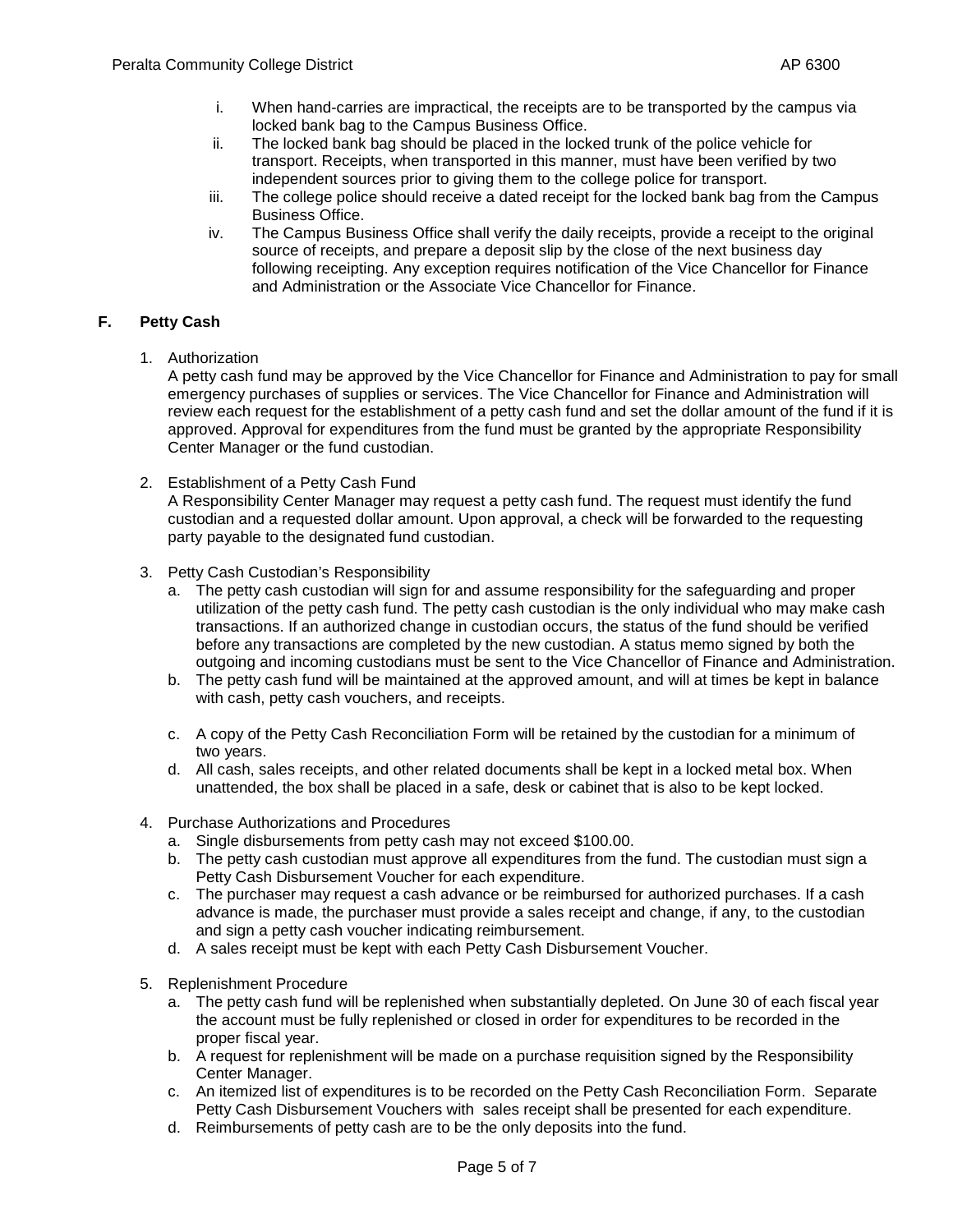### 6. Accounting Audit

- a. Any shortage must be adequately documented and explained by the fund custodian. Replenishment requests for shortages in excess of \$5 must be approved by the Vice Chancellor for Finance and Administration. Overages must be deposited with the revolving cash accountant.
- b. The Vice Chancellor for Finance and Administration or designee or designated accounting personnel will periodically make unannounced audit reviews of the petty cash fund. The independent auditors will also make test counts and review the petty cash fund. The fund custodian and responsible manager should ensure the fund is balanced and available for audit at any time.
- c. The internal control checklist is to be completed by each petty cash fund custodian at least once a year. The Vice Chancellor for Finance and Administration or designee will periodically review the petty cash operation and determine if the operation of the fund is in compliance with the checklist.

### **G. Change Funds**

1. Change Funds

A change fund may be approved by the Vice Chancellor for Finance and Administration for the sole purpose of making change in the conduct of business. The funds shall not be used for cash advances, purchases, reimbursements, or other activities appropriate to a petty cash fund.

2. Establishment of a Change Fund

A Responsibility Center Manager may request a change fund from the Vice Chancellor for Finance and Administration. The request must identify the fund custodian and a requested dollar amount. Upon approval a check will be forwarded to the requesting party payable to the designated fund custodian.

3. Change Fund Custodian's Responsibility

The custodian will sign a receipt for the change fund and assume responsibility for its security and proper use. The Vice Chancellor for Finance and Administration must be notified in writing if there is a change in the custodianship of a change fund. The change fund will be maintained at the approved amount and will at all times be kept in balance.

4. Accounting/Audit

The Accounting Department will retain records and documentation for all change funds. Change funds must be available for audit at any time

## **H. Revolving Cash**

1. Revolving Cash

The revolving cash fund shall be used only when goods, services, or payroll are required prior to the date available within the normal purchasing process. Disbursements shall be supported by proper documentation and authorization as prescribed in the Cash Disbursement Policy. There shall be adequate separation of duties to reduce the risk of collusion and fraud.

- 2. Procedures
	- a. The fund shall be managed so that accountability for the fund, including proper identification of fund resources, can be readily established.
	- b. Cash funds are maintained on an imprest basis with the same standards of developing documentary evidence as for other disbursements.
	- c. Disbursements from the fund shall be limited to transactions that cannot be paid through the regular disbursement process in a timely manner.
	- d. The Accounting Department will review, and the Associate Vice Chancellor for Finance must approve, requests for payment through the Revolving Cash Fund.
	- e. Employees shall not authorize revolving fund checks payable to cash or to themselves.
	- f. Check stock shall be kept in a secure place.
	- g. The Revolving Cash Fund shall be replenished in a timely manner through the normal purchasing procedure.
	- h. Daily balances will be maintained on the check stub; the fund shall be reconciled monthly.